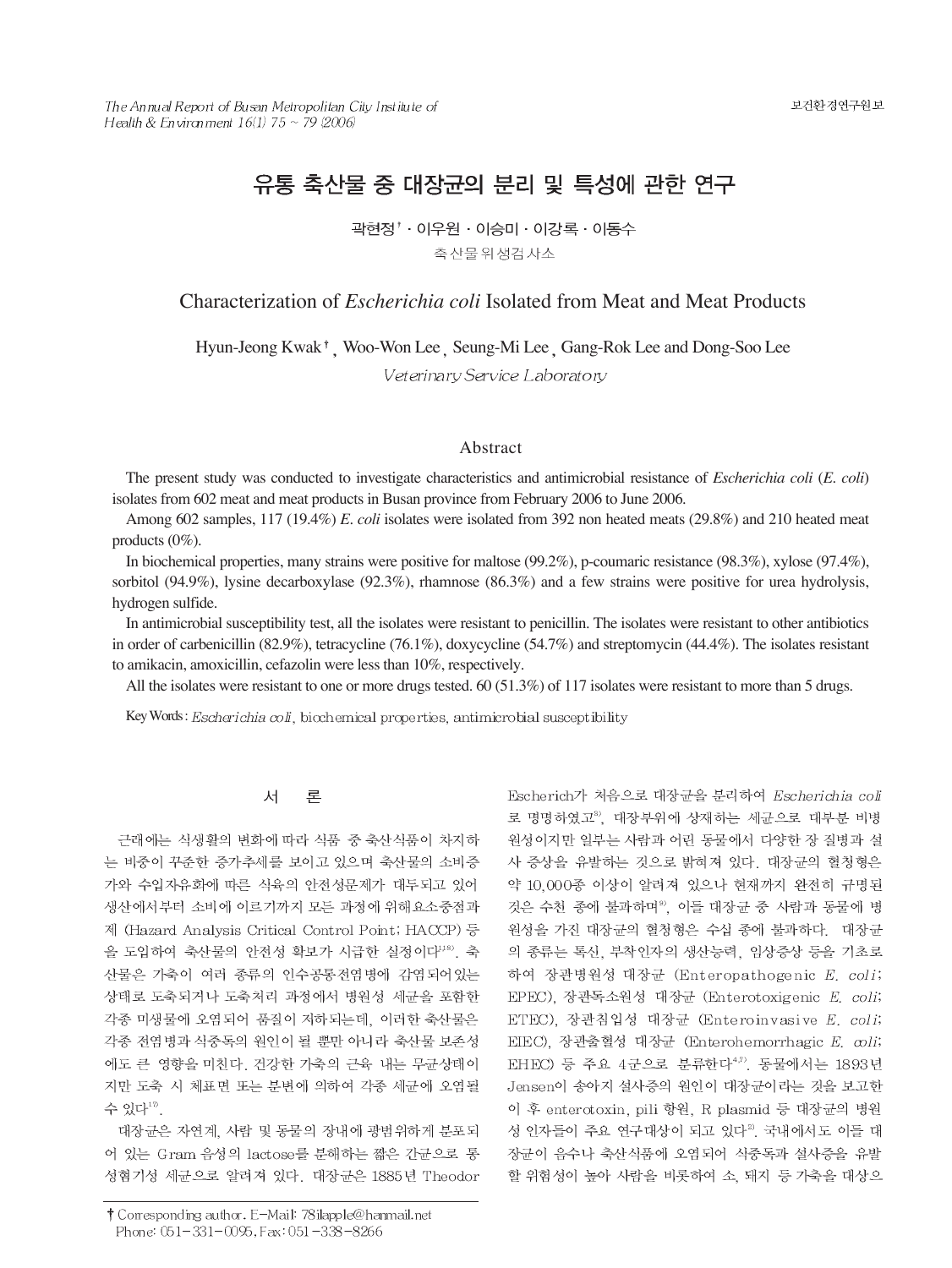| Class                 | Kind of meat | No. of samples tested | No. of samples isolated (%) |
|-----------------------|--------------|-----------------------|-----------------------------|
|                       | Beef         | 361                   | 108 (29.9)                  |
| Non-heated            | Pork         | 17                    | 2(11.8)                     |
| (Raw-meat)            | Chicken      |                       | 1(33.3)                     |
|                       | Duck meat    |                       | 6(54.5)                     |
| Heated (Meat product) |              | 210                   | $0 \t(0)$                   |
| Total                 |              | 602                   | 117 (19.4)                  |

Table 1. Isolation rates of E. coli isolates from meat and meat products

Table 2. Biochemical characteristics of 117E, coli isolated from meats

| Characteristics      | No, of positive culture $(\%)$ | Characteristics         | No, of positive culture $(\%)$ |
|----------------------|--------------------------------|-------------------------|--------------------------------|
| Acetamide            | 0(0)                           | Lysine decarboxylase    | 108 (92.3)                     |
| Arginine dihydrolase | 58 (49.6)                      | Methyl red              | 117 (100)                      |
| Citrate              | 0(0)                           | Ornithine decarboxylase | 74 (63.2)                      |
| DP-300 resistance    | 0(0)                           | P-coumaric resistance   | 115 (98.3)                     |
| Esculin hydrolysis   | 57 (48.7)                      | Polymyxin B resistance  | $0 \t(0)$                      |
| H2S                  | 2(1,7)                         | Urea hydrolysis         | 3(2.6)                         |
| Indole               | L17 (100)                      | Voges Proskauer         | $0 \t(0)$                      |

Table 3. Carbohydrate fermentation test of 117 E. coli isolated from meats

| Characteristics                         | No. of positive $(\%)$ | Characteristics | No. of positive $(\%)$ |
|-----------------------------------------|------------------------|-----------------|------------------------|
| Adonitol                                | - (O)<br>Ω             | Mannitol        | (100)<br>-17           |
| Glucose                                 | 117 (100)              | ONPG hydrolysis | 117 (100)              |
| Indoxyl- $\beta$ -D-glucoside oxidation | 0(0)                   | Raffinose       | 61(52.1)               |
| Inositol                                | 0(0)                   | Rhamnose        | 101 (86.3)             |
| Lactose                                 | 117 (100)              | Sorbitol        | 11 (94.9)              |
| _–arabinose                             | 117 (100)              | Sucrose         | 74 (63.2)              |
| Malonate                                | 0(0)                   | Xylose          | 114 (97.4)             |
| Maltose                                 | 116 (99.2)             |                 |                        |

로 많은 연구가 보고된 바 있다<sup>11,14,15</sup>.

대장균에 의한 감염증으로 의학분야에서는 급성위장염 및 콜레라성 설사, 이질증후군, 유아 수막염 및 패혈증, 요로 감염 증 등을 일으키고", 수의학 분야에서는 송아지의 패혈증 및 설 사, 자돈의 설사 및 부종병, 자양의 패혈증 및 설사, 병아리의 패혈증 등을 일으키며 조류에서는 주로 호흡기 감염에 의한 급 성패혈증, 심낭염, 수란관염, 복막염 등을 일으켜 축산업에 큰 경제적 손실을 초래하는 것으로 알려져 있다<sup>10</sup>.

가축에 있어 대장균에 관한 연구는 설사증과 닭 대장균증 등 에 대해서는 비교적 많이 있으나 유통 중인 축산물에 대해서는 미흡한 실정이다. 따라서 본 실험에서는 유통 중인 축산물에서 대장균을 분리한 후 분리주의 생화학적 특성, 약제감수성 등을 조사하여 위생적인 축산물관리에 필요한 기초자료를 제공하고 자 본 연구를 실시하였다.

# 재료 및 방법

#### 공시 재료 및 동정 시험

2006년 2월부터 2006년 6월까지 부산지역에서 유통 중인 식육 및 식육가공품을 균 분리 재료로 사용하였다.

# 대장균 분리

세균분리는 Edwards와 Ewing의<sup>®</sup> 방법을 참고하여 분리하 였다. 시료 약 5 g씩 평량하여 45 mL의 modified tryptic soy broth (mTSB, Merck, Germany)를 첨가하여 stomachor (IUL, Spain)로 약 1분간 균질화한 후 37°C에서 18~24시간 증균배양하였다. 증균배양한 다음 MacConkey agar에 접종하 여 37°C에서 18~24시간 선택배양한 후 lactose를 분해하는 집락을 선정하여 반유동 한천배지에 천자배양으로 보존하면서 실험에 사용하였다.

## 생화학적 동정시험

분리된 의심스런 대장균은 triple sugar iron agar 시험, IMViC 시험을 거쳐 대장균과 성상이 유사한 균주를 대상으로 미생물분리동정기 (BioMerieux, France)에서 acetamide, arginine dihydrolase, esculin hydrolysis, adonitol, inositol, malonate 분해 등 26종의 생화학적 성상시험을 실 시하여 대장균을 동정하였다.

### 항균제감수성 시험

동정된 대장균에 대한 항균제감수성 시험은 Bauer 등 의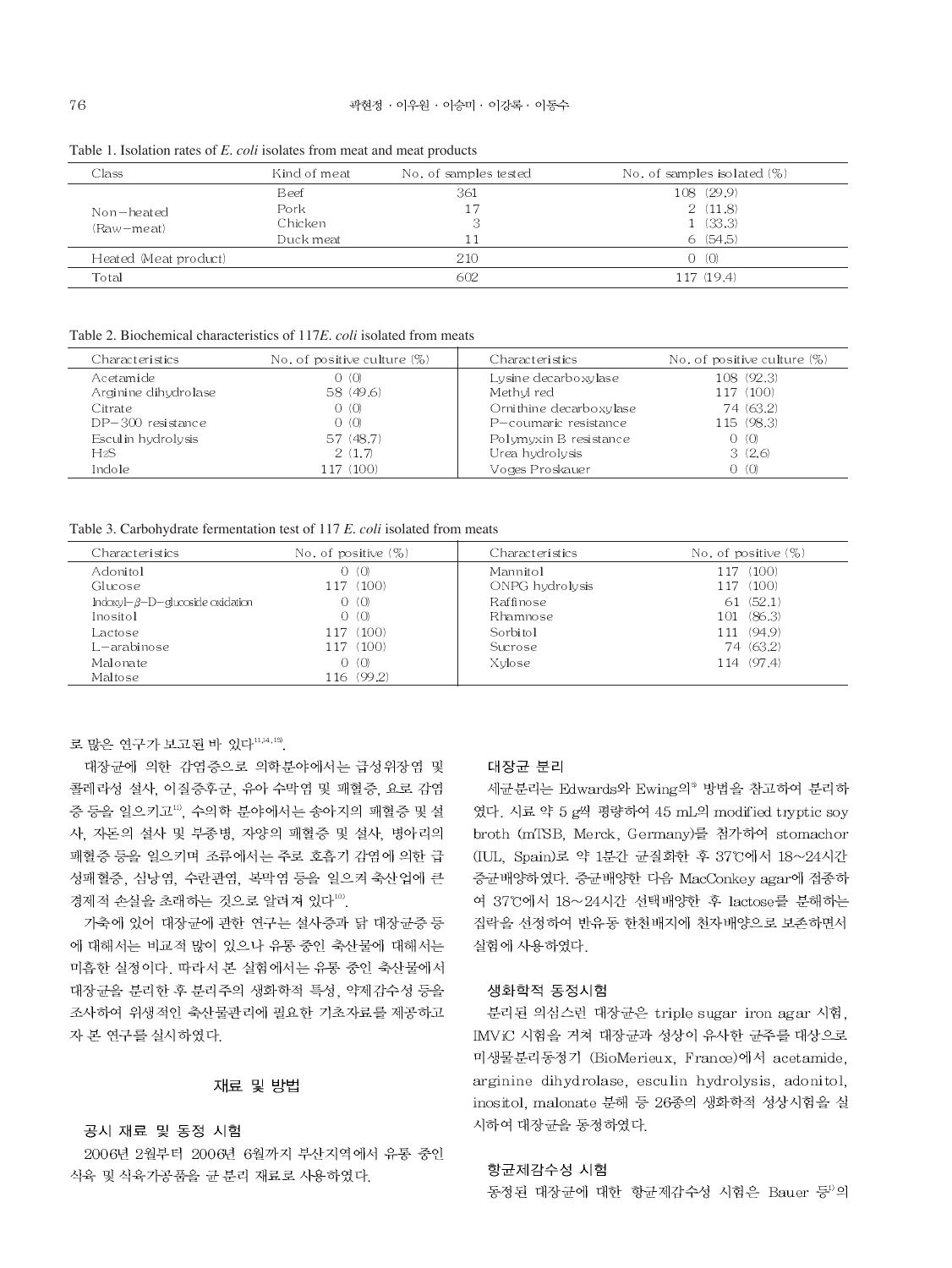|                                         | $\mathbb{N}$ o, $(\%)$ of isolates with indicated antimicrobial susceptibility |              |                |  |
|-----------------------------------------|--------------------------------------------------------------------------------|--------------|----------------|--|
| Antimicrobials                          | Resistance                                                                     | Intermediate | Susceptibility |  |
| Amikacin (AN)                           | 7(6,0)                                                                         | 40 (34.2)    | 70 (59.8)      |  |
| Amoxicillin (AmC)                       | 5(4,3)                                                                         | 28 (23.9)    | 84 (71.8)      |  |
| Ampicillin (AM)                         | 40 (34.2)                                                                      | 47(40.2)     | 30(25.6)       |  |
| Carbenicillin (CB)                      | 97 (82.9)                                                                      | 19 (16.2)    | 1(0.9)         |  |
| Cephalothin (CF)                        | 10(8.5)                                                                        | 49 (41.9)    | 58 (49.6)      |  |
| Cefazolin (CZ)                          | 7(6,0)                                                                         | 40 (34.2)    | 70 (59.8)      |  |
| Chloramphenicol (C)                     | 25(21.4)                                                                       | 4(3,4)       | 88 (75.2)      |  |
| Doxycvcline(10)                         | 64 (54.7)                                                                      | 38 (32.5)    | 15(12.8)       |  |
| Gentamicin (GM)                         | 14(12.0)                                                                       | 21 (17.9)    | 82(70.1)       |  |
| Kanamucin (K)                           | 29 (24.8)                                                                      | 58 (49.6)    | 30(25.6)       |  |
| Nalidixic acid (NA)                     | 22 (18.8)                                                                      | 3(2,6)       | 92 (78.6)      |  |
| Neomycin(N)                             | 27(23.1)                                                                       | 62(53.0)     | 28 (23.9)      |  |
| Penicillin (P)                          | 117 (100)                                                                      | O(0)         | 0(0)           |  |
| Streptomycin (S)                        | 52(44.4)                                                                       | 64 (54.7)    | 1(0,9)         |  |
| Tetracycline (Te)                       | 89 (76.1)                                                                      | 27(23.1)     | 1(0,9)         |  |
| Trimetho prim/sulfametho xazo le (SXT). | 24 (20.5)                                                                      | 3(2.6)       | 90 (76.9)      |  |

Table 4. Antimicrobial resistance of 117 E, coli isolated from meats

disc diffusion method에 의해 실시하였다.<sup>12)</sup> 대장균은 tryptic soy broth (TSB; Difco, USA)에 접종하고 37°C에서 24시간 증균시킨 후 McFarland No. 0.5의 농도와 일치시킨 것을 Mueller Hinton agar (Merck, Germany) plate에 도 말하여 항균제 disc (BBL, USA)를 접종한 후 37℃에서 18~24시간 배양한 다음 disc 주위 억제대를 측정하여 항균제 에 대한 감수성 유무를 결정하였다.

감수성 시험에 사용한 항균제는 amikacin (30 µg), amoxicillin (30  $\mu$ g), ampicillin (10  $\mu$ g), carbenicillin (100  $\mu$ g), cephalothin (30  $\mu$ g), cefazolin (30  $\mu$ g), chloramphenicol (30  $\mu$ g), doxycycline (30  $\mu$ g), gentamicin (10  $\mu$ g), kanamycin (30  $\mu$ g), nalidixic acid (30  $\mu$ g), neomycin (30  $\mu$ g), penicillin (10U), streptomycin (10  $\mu$ g), tetracycline (30  $\mu$ g), trimethoprim/sulfamethoxazole (23.75/1.25  $\mu$ g) 등 16종으로 이에 대한 감수성을 조사하였다. 감수성유무는 National Committee for Clinical Laboratory Standards (NCCLS) 의 기준에 따라 판정하였다.

# 결과 및 고찰

#### 대장균의 분리율

가열 및 비가열 축산물로부터 분리한 대장균의 분리율은 Table 1에서와 같이 총 602건 중 19.4% (117건) 이었다. 가열 된 축산물가공품에서는 대장균이 분리되지 않았다. 비가열 축 산물 (주로 절단된 식육)에서 분리율은 29.8% (117건/392건) 이었고, 축종별 분리율은 오리고기에서 54.5% (6건/11건)로 분리율이 가장 높았으며, 닭고기 33.3% (1건/3건), 쇠고기 29.9% (108건/361건) 및 돼지고기 11.8% (2건/17건)순으로 높은 분리율을 나타내었다.

오리고기와 닭고기의 분리율이 높은 것은 우선 도계 시 여러 과정을 거치는 동안 서로 교차오염에 의한다고 볼 수 있으며

유통 시 운반, 차량 등에 의하여 재오염 기회가 있었다고 볼 수 있다. 또한 쇠고기에서도 분리율이 높은 것은 공시된 시료가 대부분 분쇄 또는 잘게 절단된 상태였으므로 칼, 도마 또는 작 업환경 등 유통단계에서 오염기회가 높아진 것으로 판단된다.

## 대장균의 생화학적 특성

공시재료로부터 분리된 대장균 117주에 대하여 생화학적 성 상시험을 실시한 결과는 Table 2와 같았다. Acetamide, arginine dihydrolase, citrate, DP-300 resistance, esculin hydrolysis, ornithine decarboxylase, polymyxin B resistance, Voges-Proskauer 시험에서 모 두 음성이었고, H2S 시험에서 2주 (1.7%), urea hydrolysis 시험에서 3주 (2.6%)가 음성반응을 나타내었다. Indole, methyl red 시험은 모두 양성이었고 P-coumaric resistance 시험은 76주 (96.2%), lysine decarboxylase 시 힘은 68주 (86.1%)가 양성으로 나타났다.

당분해 시험은 Table 3에서와 같이 indoxyl-β-Dglucoside oxidation, inositol, malonate 시험에서 모두 음 성이었다. Glucose, lactose, L-arabinose, mannitol, ONPG hydrolysis 시험에서 모두 양성이었고, maltose 시험 은 116주 (99.2%), sorbitol 시험은 111주 (94.9%), xylose 시 험은 114주 (97.4%)가 양성반응을 나타내었으며 raffinose 시 험은 61주 (52.1%), rhamnose 시험은 101주 (86.3%), sucrose 시험은 74주 (63.2%)가 양성으로 나타났다.

생화학적 성상시험을 실시한 결과 Ewing®의 E. coli에 대 한 성상시험에서 raffinose 51.5%, sorbitol 81.3%, sucrose 59.2% 보다 다소 높은 양성율을 나타내었고, 김 등 의 설사병 에 감염된 자돈의 병원성 대장균에 대한 성상시험에서 raffinose 53.0%, sucrose 47.0% 보다 높은 양성율을 나타 내었다. 한편 Ewing5의 시험에서 esculin 50.6%, arginine dihydrolase 55.4%, ornithine decarboxylase 65.8% 보다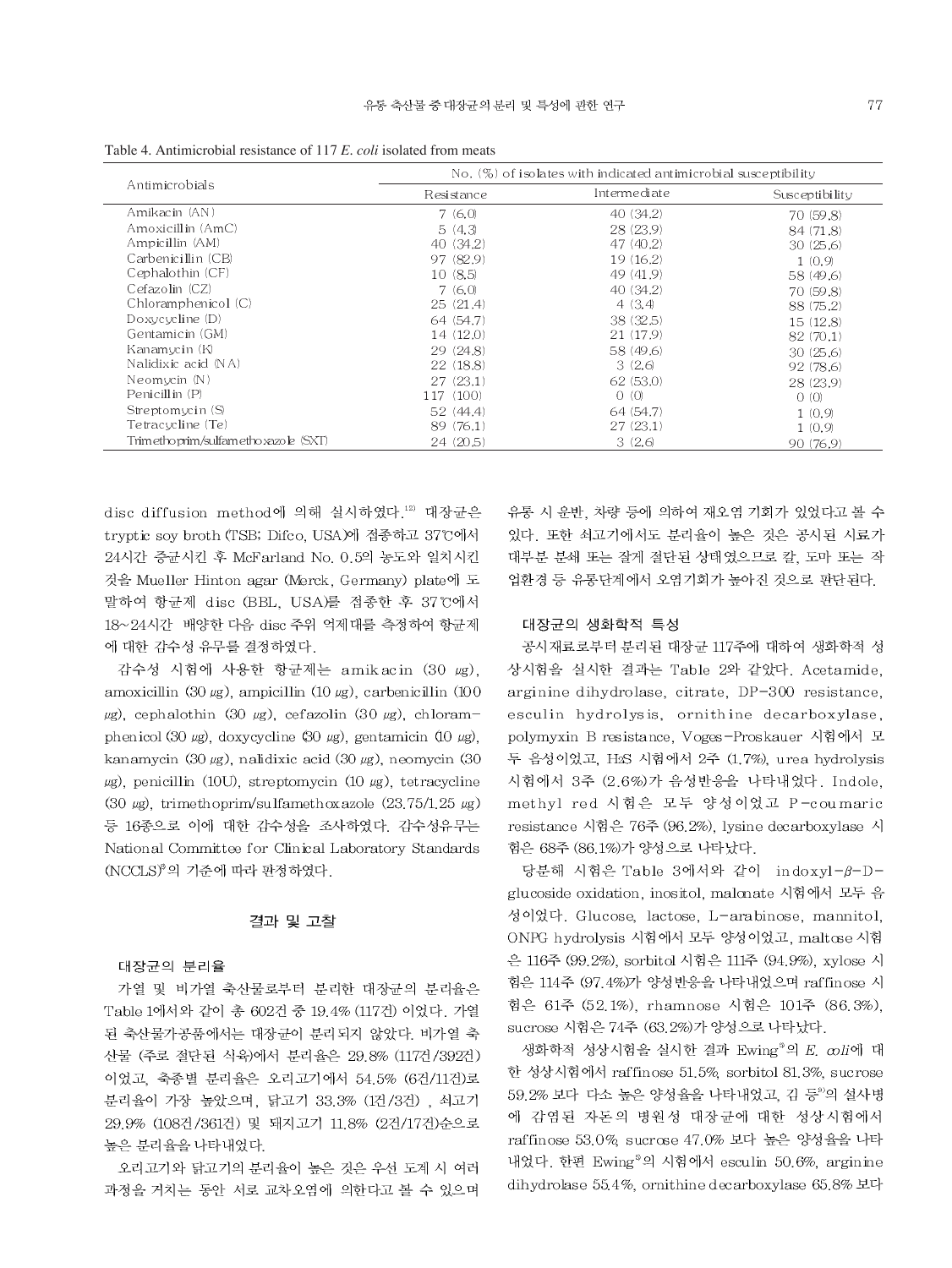다소 낮았고, 김 등<sup>9)</sup>의 시험에서 arginine dihydrolase 44.0% 보다 높았으나, ornithine decarboxylase 70.1% 보 다 낮은 양성율을 나타내었다.

## 항생제감수성 시험

비가열 축산물로부터 분리된 117주의 대장균에 대한 항생제 감수성 시험 결과 Table 4와 같이 16종 중에서 penicillin (100%)에 완전 내성을 나타내었고, carbenicillin (82.9%). tetracycline  $(76.1\%)$ , doxycycline  $(54.7\%)$ , streptomycin (44.4%) 등의 순으로 높은 내성을 나타내었다. 각종 약제에 대한 분리균의 내성양상을 조사한 결과 모든 균주 (100%)가 단제이상 약제에 대하여 내성을 나타내었고 5제이 상 내성은 60주 (51.3%)로 나타났다.

항생제감수성 시험 결과는 김 등 이 1977년에서 1979년 사 이에 실험한 야외분리 대장균들에 대한 항생제 저항성 결과인 penicillin 96.1%, tetracycline 86.7% 등과는 유사하였고, streptomycin 88.3% 보다는 낮았다. 김 등8이 다른 지역에 서의 결과인 ampicillin 95.2%, penicillin 96.8%, streptomycin 77.4%, tetracycline 93.5% 보다는 다소 낮 았다. 함 등16)이 포유자돈의 소장에서 분리 보고한 결과인 penicillin 98.8%와는 일치하였고, ampicillin 86.9%. streptomycin 84.5%, tetracycline 98.8% 보다는 현저히 낮았다. 또한 임 등 이 송아지 설사분변으로부터 분리 보고한 결과인 tetracycline 76.1%와 일치하였으나 ampicillin 57.7%, streptomycin 69.2% 보다는 다소 낮게 나타났다.

동물의 질병치료 및 예방 목적으로 사용되는 항생물질의 남 용과 오용으로 인한 내성균 특히 다제내성균의 출현으로 질병 치료에 많은 문제를 일으키고 있다. 특히 본 실험의 결과에서 높은 내성율은 소와 돼지 등이 내성율이 높은 대장균에 감염되 어 식육으로 오염되었을 것으로 사료된다. 특히 본 연구에서 5 제이상의 약제에 대한 내성율이 51.3%로 나타나 비록 병원성 이 없다할지라도 사람이 섭취할 경우 약제에 대한 내성을 전달 받게 되어 공중보건학적 문제점을 유발하게 된다. 따라서 농장 에서 식탁까지 모든 과정에 HACCP를 도입하여 보다 위생적 인 가축 사육 및 도축은 물론 유통단계까지 철저히 관리하여 축산물의 안전성 확보가 되어야 할 것이다.

#### 곀 론

2006년 2월부터 2006년 6월까지 부산지역에서 유통 중인 식육 및 식육가공품을 대상으로 대장균을 분리하고 그 특성을 조사한 바 다음과 같은 성적을 얻었다.

1. 가열 및 비가열 축산물로부터 분리한 대장균의 분리율은 총 602건 중 19.4% (117건) 이었고, 가열된 축산물가공품에 서는 대장균이 분리되지 않았으며, 비가열 축산물 (식육)에서 분리율은 29.8% (117건/392건)이었다.

2. 축종별 분리율은 오리고기에서 54.5% (6건/11건)로 분리

율이 가장 높았으며, 닭고기 33.3% (1건/3건), 쇠고기 29.9% (108건/361건) 및 돼지고기 11.8% (2건/17건)순으로 높은 분 리율을 나타내었다.

3. 생화학적 특성은 acetamide, arginine dihydrolase, citrate, DP-300 resistance, esculin hydrolysis, ornithine decarboxylase, polymyxin B resistance, Voges-Proskauer 음성이었고, Indole, methyl red 양성으 로 나타났다.

4. 당분해능은 indoxyl-β-D-glucoside oxidation, inositol, malonate 음성이었고, glucose, lactose, Larabinose, mannitol, ONPG hydrolysis 양성이었다.

5. penicillin (100%)에 완전 내성을 나타내었고. carbenicillin (82.9%), tetracycline (76.1%), doxycycline (54.7%), streptomycin (44.4%) 등의 순으로 높은 내성을 나 타내었다. 내성양상은 모든 균주 (100%)가 단제이상 약제에 대하여 내성을 나타내었고, 5세이상 내성은 60주 (51.3%)로 나타났다.

# 참 고 문 헌

- 1. Bauer, A. W., Kirby, W. M.M., Sherris, J. S. "Antibiotic suscepibilty testing by a standardized single disk method", Am J Clin Pathol, 45, 493-496(1966).
- 2. Biberstein, E. L., Yuan, C. Z. : Review of Veterinary Microbiology, Black-well Scientific Publications Inc, Boston, pp.103-109(1990).
- 3. Carter, G. R., Chengappa, M. M., Roberts, A. W. et al. : In: Proceedings of the 5th Essentials of veterinary microbiology. Williams & Wilkins, Baltimore, pp.151-165(1995).
- 4. Chae C. Diarrheagenic Escherichia coli. Korean J Vet Res. 33:567-572(1993).
- 5. Ewing, W.H. : The genus Esherichia. In: Proceedings of the 4th Edwards and Ewing's Identification of Enterobacteriaceae, Elsevier Science, New york, pp.93-97(1986).
- 6. Kim BH, Rhee JC, Kim DS. The in vitro drug resistance of Esherichia coli isolated from piglets, calves, lamb and goats with diarrhea. Korean J Vet Res. 19:121-126(1972).
- 7. Nataro JB, Kaper JB, Diarrheagenic Escherichia coli. Korean J Clin Microbiol Rev. 11:142-201(1998)
- 8. National Committee for Clinical Laboratory Standards. Performance standards for